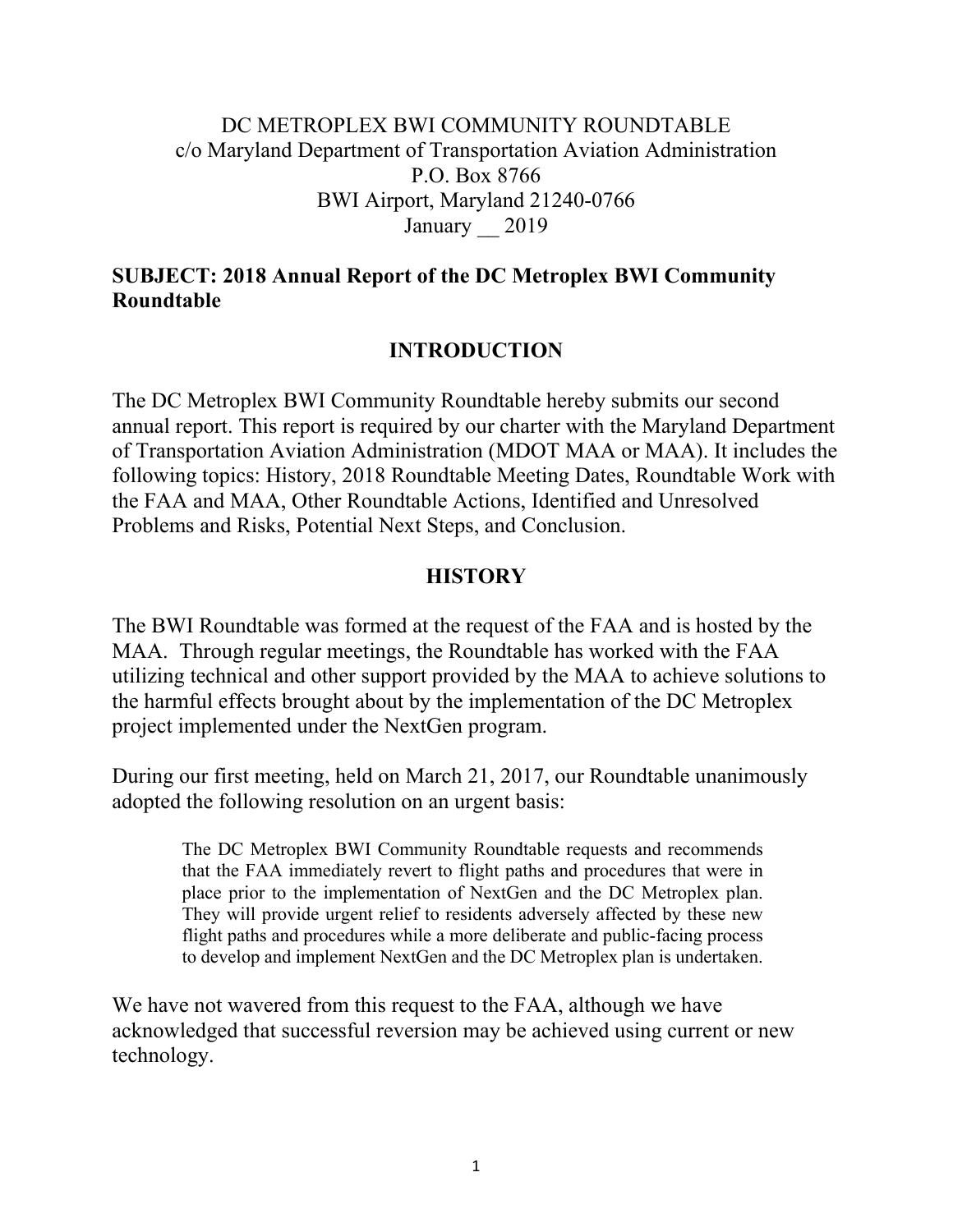The Roundtable meetings have consistently provided FAA and MAA representatives a concise picture of the significant negative impact that the NextGen/DC Metroplex program has inflicted upon unsuspecting Maryland residents living under the resultant flight paths.

Each meeting of the Roundtable involves technical discussions and presentations, as well as a public comment section. Individual homeowners have often given poignant and arresting descriptions of the damage being done to their lives, health, and properties in Maryland. Significantly, their belief in government has changed as a result of how the federal and state governments allowed NextGen to be implemented without any warning of, or protection from, the far reaching and life altering nature of it all. Many believe they are ambushed, abused, and abandoned by their governments. Public statements that 'only a minority of Marylanders are affected' made by airline industry representatives and both FAA and MAA officials attempting to downplay the severity of the harm and suffering experienced by Maryland residents have only fueled emerging realizations that the airspace and airport we own as tax payers is not in fact being managed in the best interests of Maryland residents.

### **2018 ROUNDTABLE MEETING DATES**

The Roundtable has met as a working body on the following dates in 2018: January 16, February 20, April 24, May 15, June 19, October 9 and December 4. The number of meetings decreased this year when the FAA declined to attend our Roundtable meetings and declined to discuss relevant noise concerns at BWI in the wake of both the State of Maryland's administrative petition filed with the FAA on June 26, 2018 and Howard County's administrative petition filed with the FAA on July 18, 2018.

The full monthly meeting agendas and presentations are on the MAA's website: www.maacommunityrelations.com.

### **ROUNDTABLE WORK WITH FAA AND MAA**

The Roundtable spent a large portion of 2017 educating ourselves on how the NextGen program had significantly changed Maryland airspace and we worked to identify the specific causes of the noise problems we knew to exist due to the implementation of NextGen. We worked to identify specific problems to the FAA in both 2017 and 2018 to show exactly where and how their actions have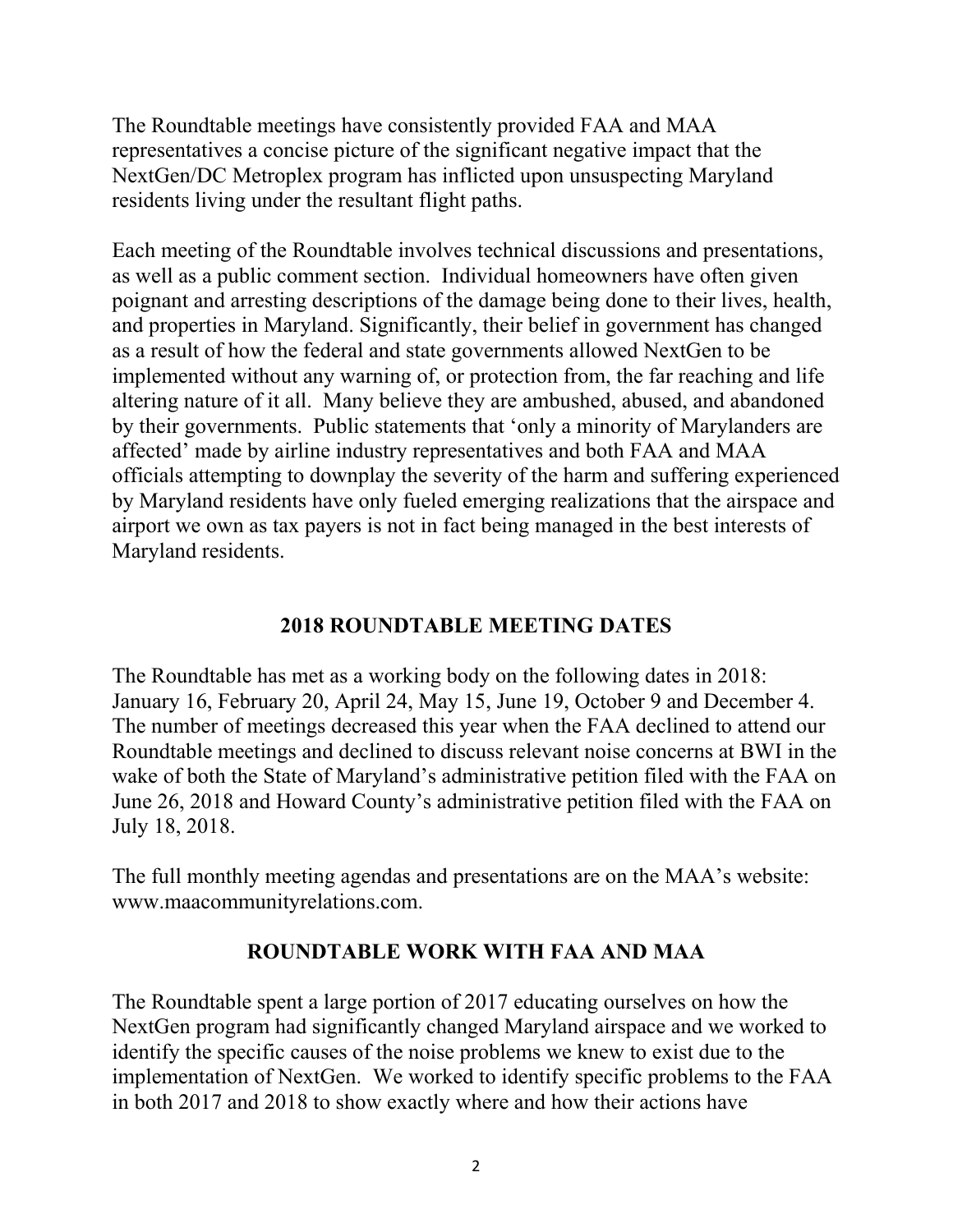negatively affected those living under the low and highly concentrated flight paths created with NextGen. The expectation was that our earnest efforts to provide the FAA with this knowledge through their recommended Roundtable process would see them correct the harms they have created.

The FAA formed a Performance Based Navigation 7100.41A process (PBN) Working Group in August 2017, by which the FAA makes procedural and other changes to the air space. The FAA explained that the Roundtable would be allowed to participate in the working group. We were told that they had prioritized the PBN process in their schedule to work on the problems we were experiencing at BWI. The Roundtable was allowed an MAA representative to attend the working group meetings on our behalf, which the MAA provided. In September 2017, concerned about the representation of the problems we had identified at BWI to the working group, the Roundtable sent a letter to the FAA detailing the flight paths at BWI that required immediate attention.

After initially announcing in November 2017 that the FAA would present possible solutions to these issues in February 2018, the presentation ultimately took place in April 2018. The FAA's presentation was made to us at the Linthicum Middle School in Linthicum, Maryland on April 24. The FAA presented the PBN recommendations followed by a story board session with FAA representatives for interested attendees. The information presented at that meeting can be found at this web address: www.maacommunityrelations.com.

Of the issues the Roundtable identified to the FAA, both at our meetings and in our official correspondence, the FAA presented one proposal that could increase dispersion for a section of departures in Howard County. The PBN procedural change presented by the FAA appears to move the concentrated "interstate highway" somewhat to the south and to split the "interstate highway" for southern and western flights about nine miles from BWI. No solutions where presented for any arrival issues. Much of the FAA presentation included information on tweaks to the system they had put in place unrelated to the resolution of any problems identified by the Roundtable to date.

The Roundtable asked the MAA to interpret information presented by the FAA in April and to provide us with explanations and data to assist in our determination that any of the proposed changes by the FAA would be consistent with our resolution for reversion. Due to the FAA's withdrawal from working with the Roundtable in July 2018, the MAA informed us they could not move forward with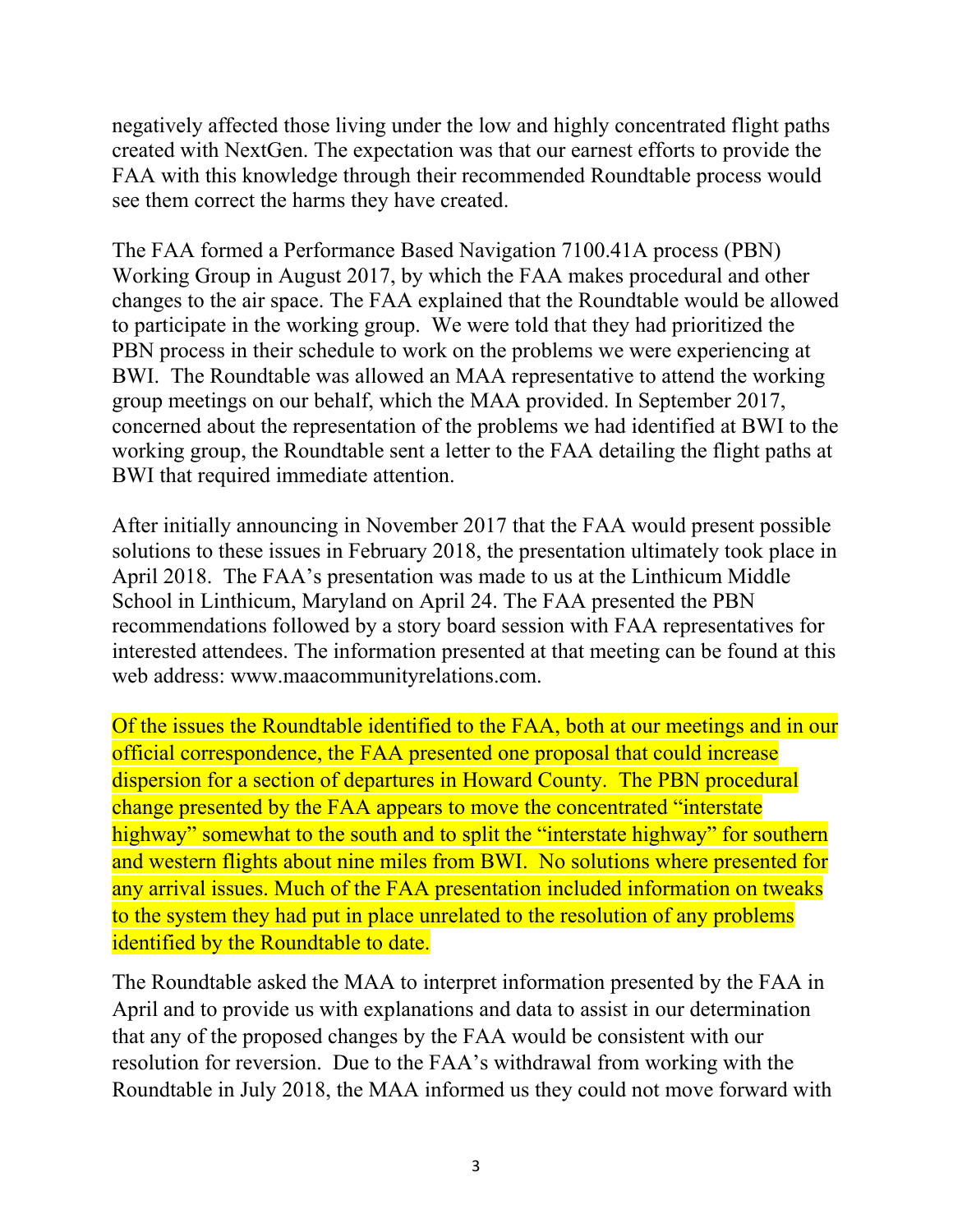their interpretation of the FAA's data, citing concerns they no longer had the most up-to-date information from the FAA to complete their analysis. In October/November 2018 the MAA informed the Roundtable they had received necessary information from the FAA and moved forward to complete their analysis which was presented to the Roundtable on December 4, 2018. At present, the Roundtable is preparing a response to the FAA.

On December 4<sup>th</sup> the MAA provided a detailed review of the FAA's proposed changes under the PBN process to the Roundtable.

MAJOR ELEMENTS OF THE PROPOSED PBN PROCEDURE PRESENTED BY MAA AND HMMH:

- No solutions to Roundtable-identified arrival procedure problems.
- A change that will move waypoint RAISN to a location that will impact a larger number of Maryland residents.
- A shift of the "Interstate Highway" to the south, closer aligning it to the pre-NextGen location, but not achieving dispersion.
- 70% of departures are from Runway  $28 -$  flights will be lower on average and therefore noisier.

# **OTHER ROUNDTABLE ACTIONS**

## FAA REAUTHORIZATION LEGISLATION

The Roundtable worked with Maryland's Congressional Delegation to add wording that could provide meaningful changes and protections from harmful aviation noise to the Reauthorization Act of 2018. This included meeting with the Senate Transportation Committee to discuss legislative steps to alleviate the harm caused by NextGen, specifically in restoring dispersion, raising altitudes of arriving and departing aircraft, and revising and updating the 65 DNL noise threshold in place since 1971. The following was added to H.R.302: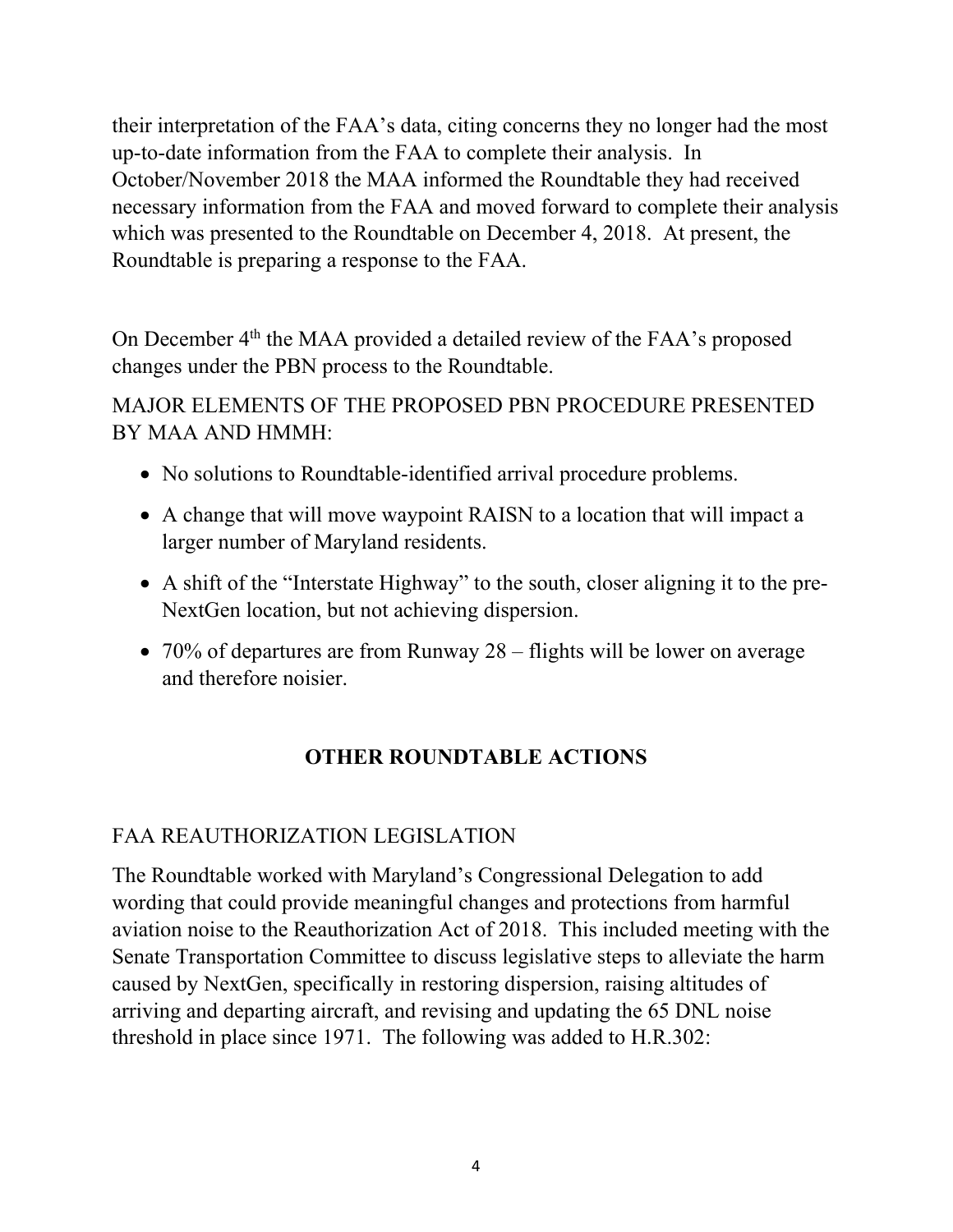#### SEC. 175. ADDRESSING NOISE COMMUNITY CONCERNS.

When proposing a new area navigation departure procedure, or amending an existing procedure that would direct aircraft between the surface and 6,000 feet above ground level over noise sensitive areas, the Administrator of the Federal Aviation Administration shall consider the feasibility of dispersal headings or other lateral track variations to address community noise concerns, if-- (1) the affected airport operator, in consultation with the affected community, submits a request to the Administrator for such a consideration; (2) the airport operator's request would not, in the judgment of the Administrator, conflict with the safe and efficient operation of the national airspace system; and (3) the effect of a modified departure procedure would not significantly increase noise over noise sensitive areas, as determined by the Administrator."

Section 175 makes clear that local airport authorities can request the FAA to make flight path changes, including implementation of dispersal headings and other variations to alleviate harmful noise.

### ADMINISTRATIVE ACTIONS/LITIGATION

In July, as a result of administrative petitions filed with the FAA in Federal Court by the State of Maryland and Howard County, the FAA stopped communication with the Roundtable. Maryland's administrative petition was filed with the FAA on June 26, 2018 and Howard County's administrative petition was filed with the FAA on July 18, 2018. The FAA responded to both of these petitions denying their validity and stating "no formal right exists in the applicable statutes, regulations or guidance to 'petition' [them]" by either agency. However, the FAA simultaneously seemed to endorse the validity of the petitions by stating they would only resume working with our Roundtable on identified problems if the petitions were withdrawn.

In September the Roundtable filed an administrative petition for action with the MAA with a request that all plans to expand BWI be stopped until there such time as a solution to the harms caused by NextGen is achieved for both departure and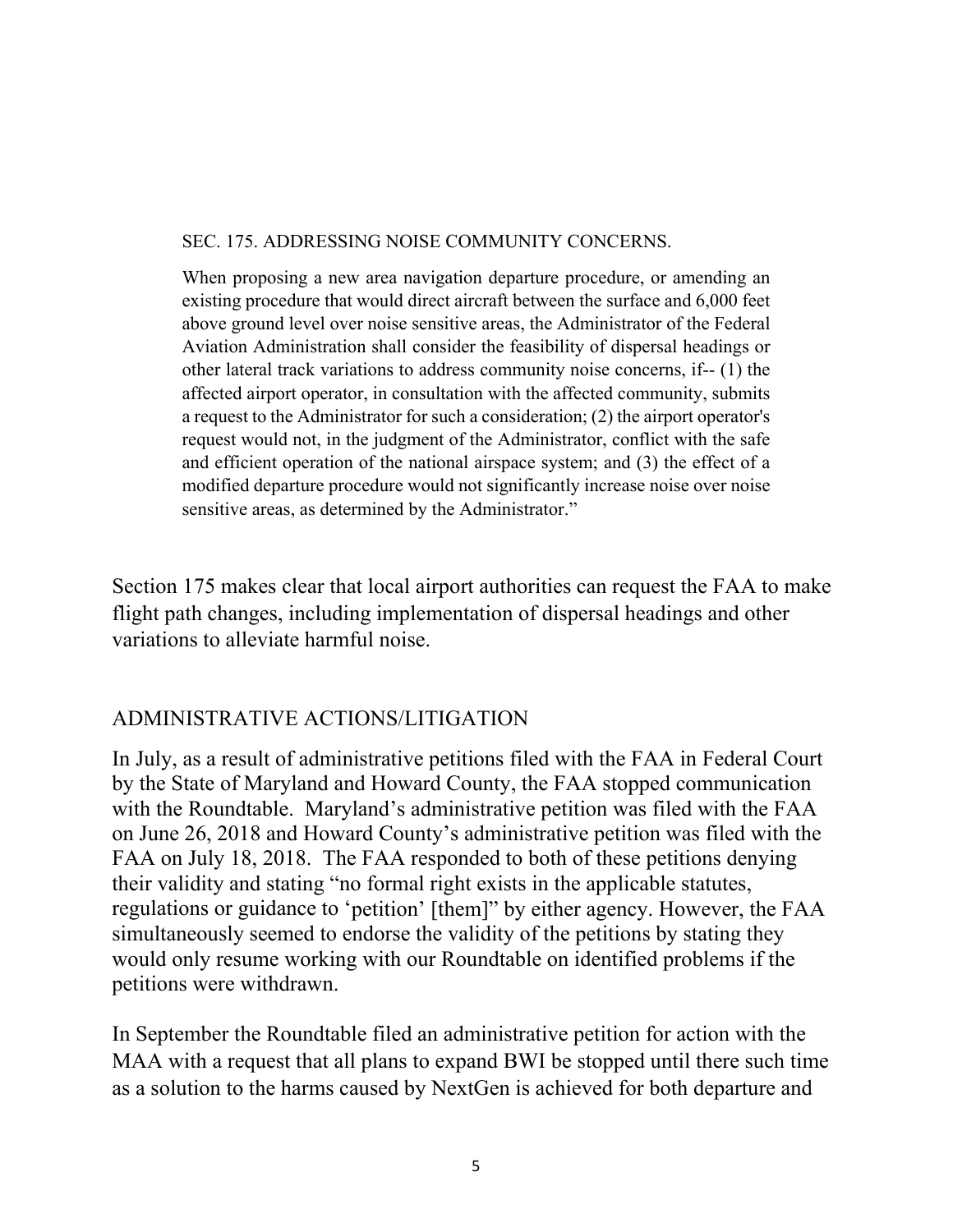arrival flight paths. To date, the Roundtable has not received a response from the MAA.

## WORK WITH LOCAL AND STATE ELECTED OFFICIALS

The Roundtable continues to strengthen its role as the most prominent voice for tens of thousands of Maryland residents who are suffering from the FAA's implementation of NextGen and the hundreds of thousands of Maryland residents who are at high risk of suffering in the near future under the implementation of additional low and concentrated flight paths at BWI. We have secured working relationships and open lines of communication with many county and state elected and appointed officials and continue to build upon these and new relationships.

To inform officials and the public of our work, the Roundtable has secured significant media coverage in radio, television and print outlets including *The Washington Post*, *The Baltimore Sun*, *The Capital Gazette,* and *The Kojo Nnamdi Show.*

## COMMUNITY ENGAGEMENT AND OUTREACH

### BWI Noise Complaints:

On August 7, a web-based software service called Airnoise became available to the communities surrounding BWI. It uses household Wi-Fi to capture an aircraft's ADS-B signal as it passes near the user's home, and automatically sends a noise report to the MAA with one click of a physical button or a dashboard button. The individually filed complaints include date, time, flight number, aircraft type, operation, distance from user's home at the moment of signal capture, and altitude.

As of December 31, area users filed a total of 142,374 noise complaints since launch. Generally, complaints are being filed at the rate of over 1,000 a day. Users filed approximately 105,680 noise complaints in the Third Quarter alone. In comparison, while airnoise.io users filed 36,694 complaints from launch to the end of the Third Quarter, the MAA reported a total of 43,004 complaints, or about 6,310 through their complaint system. Before airnoise.io became available, the MAA recorded 4,965 noise complaints in the Second Quarter.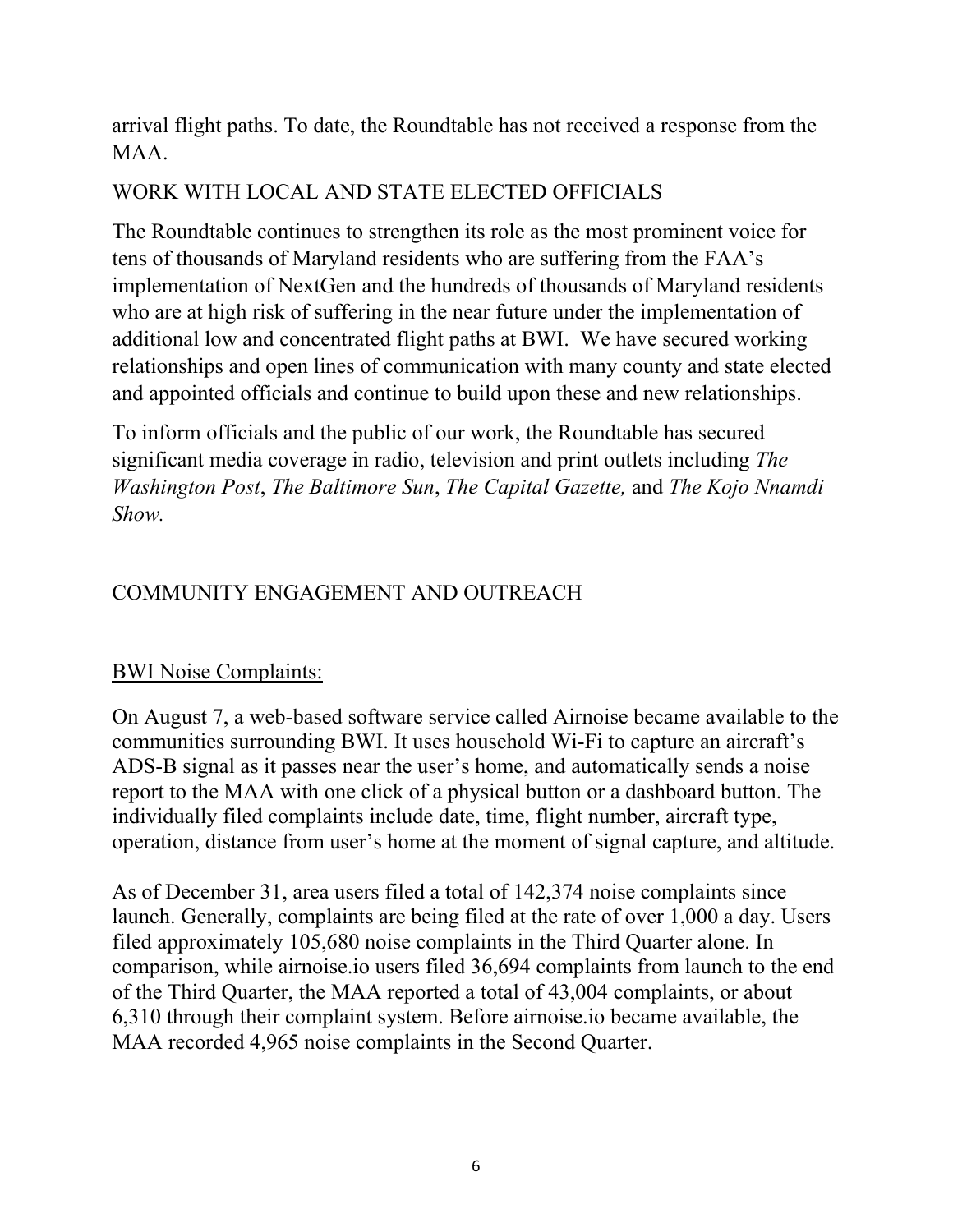To report each noise incident, the MAA's on-line complaint form requires filling out a long page of information and the use of a captcha box, which is tedious and time-consuming. Airnoise makes it easier for citizens to document dissent.

For more information please read "Button Offers Instant Gratification for Those Plagued by Airplane Noise." *The Washington Post*, 29 Dec. 2018.

2018 Media Coverage of Roundtable Activities:

1/24: *The Washington Post*, "The FAA created a superhighway in the sky." Letter by Paul Verchinski.

2/20: *WJZ-TV*, "Frustrated Homeowners Attend FAA Roundtable on BWI Flight Patterns."

3/15: *WBAL-TV*, "Outside legal firm to take action against FAA, Nextgen."

3/15: *The Baltimore Sun*, "Citizens group annual report says FAA 'disowns responsibility' for BWI noise."

4/25: *WBAL-TV*, "FAA offers proposed changes to lessen air traffic noise for residents near BWI-Marshall."

6/26: *The Baltimore Sun*, "Maryland files petitions to change flight paths at BWI, Reagan airports to reduce noise."

7/17: *The Baltimore Sun*, "Following legal action, FAA cuts off talks with BWI roundtable on flight noise."

7/17: *The Washington Post*, "After Maryland challenges, FAA pulls out of discussions on airport noise."

7/18: *WBAL-TV*, "FAA abruptly cuts communication with BWI-Marshall community roundtable."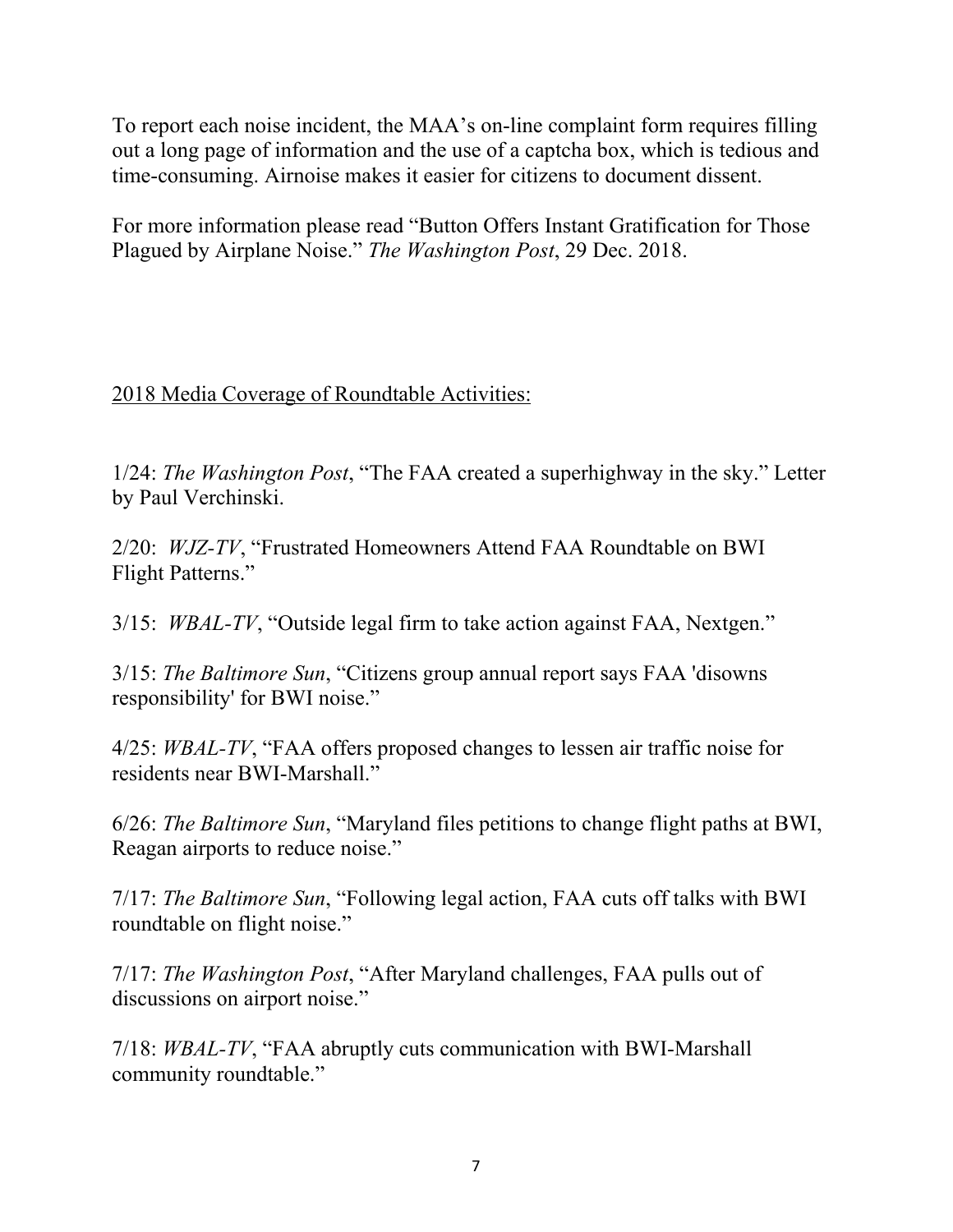7/19: *WTOP*, "BWI Marshall expansion gets OK amid airport noise concern."

7/19: *The Baltimore Sun*, "Maryland Officials Approve \$60 million expansion at BWI Airport over Franchot's objections.

9/10: *The Baltimore Sun*, "Neighbors petition Maryland Aviation Administration to halt BWI expansion until NextGen issues are resolved."

11/27: *The Washington Post*, "Airport noise complainers' sound and fury signify nothing to the FAA." Letter by Paul Verchinski.

11/30: *WBAL-TV*, "Howard County takes FAA to court over NextGen flight paths at BWI-Marshall."

12/5: *WBAL-TV*, "Roundtable receives technical analysis of proposed BWI-Marshall flight changes."

12/7: *The Baltimore Sun*, "Howard County wants federal court to prod FAA to reduce BWI jet noise."

## **IDENTIFIED AND UNRESOLVED PROBLEMS AND RISKS**

- The FAA has proposed a potential solution to a small portion of the problems the Roundtable identified with no plan to address any of the remaining significant and crippling noise issues being experienced.
- The FAA's process for designing and managing flight patterns in the national airspace does not consider the presence of, or effects to, densely populated areas, historic areas, local established noise abatement areas, etc.
- There are serious unaddressed health and environmental concerns that the visibly settling aviation exhaust particulates and the present but invisible exhaust pollution created by the low and concentrated paths of commercial aircraft are likely to cause serious negative effects on human health and the environment.
- Planned expansion of BWI and subsequent increases in flight operations can worsen the noise crisis in Maryland so long as there is no solution to NextGen nor a demonstrated ability of the MAA or Maryland leadership to protect Maryland residents from the FAA's unchecked management of our airspace.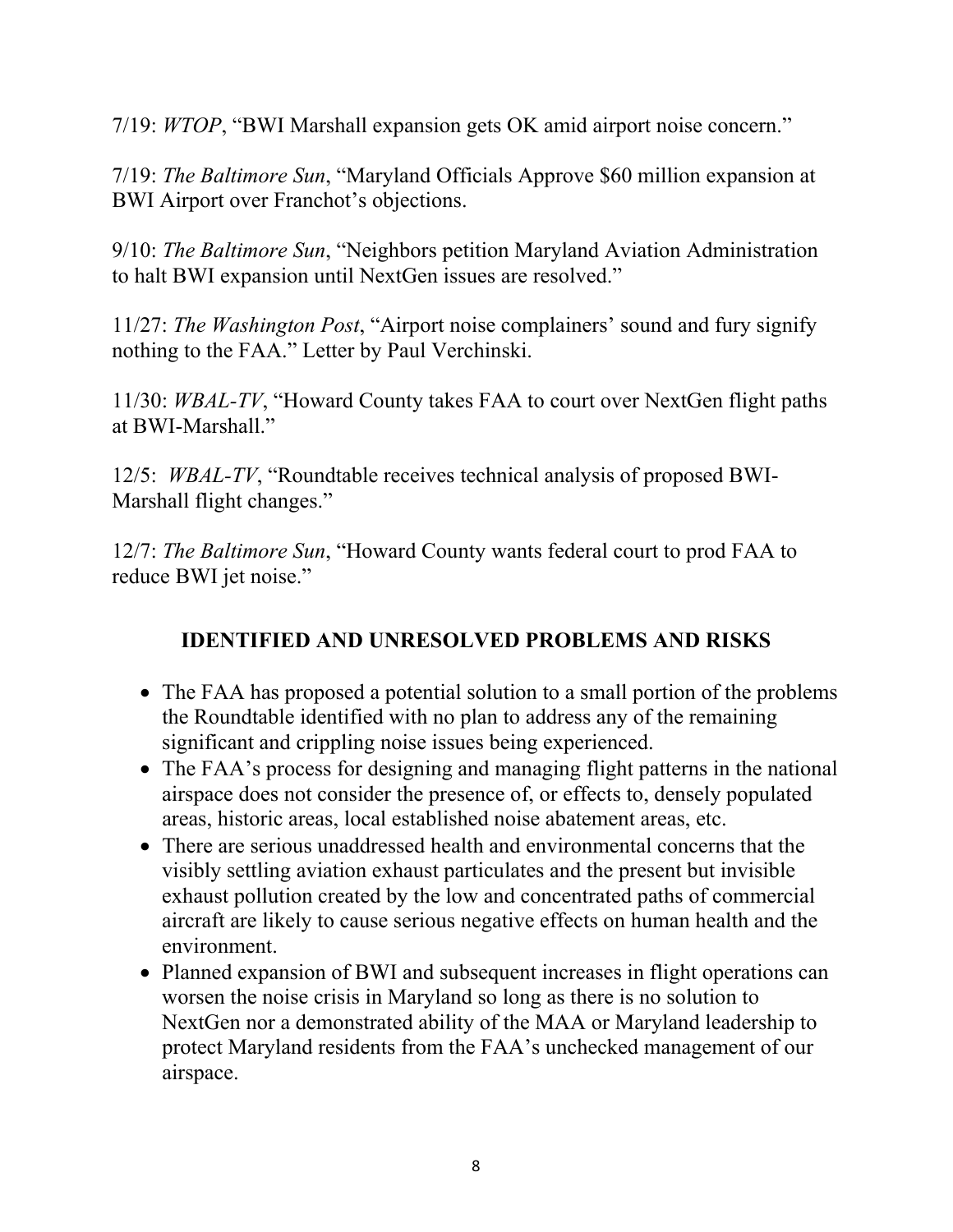- Maryland leadership may place confidence in the highly uncertain FAA/Roundtable process and fail to take meaningful legislative measures to alleviate harm and to protect Marylanders.
- Confidence in the success of the state's administrative petition to the FAA, sometimes referred to as an existing lawsuit, to force the FAA to fix the problems they have created at BWI is unsubstantiated and, based on the outcomes of similar legal attempts at other airports, unlikely.
- The Roundtable does not have a line of funding and has no dedicated staff and no administrative, legislative or legal authority.

## **POTENTIAL NEXT STEPS**

- Legal Action: Support any legal action by Howard county, the state of Maryland, Georgetown and other communities across the country. Encourage additional counties to pursue legal action.
- The FAA reauthorization bill: The recent bill did not contain any of the strong language we lobbied for. However, we ask that our Federal legislators seek riders to "must pass" bills that remedy NextGen.
- New PBN Working Group. Now that the FAA reauthorization bill has passed with new funding, the Roundtable asks that the FAA reconvene the PBN process and at BWI to address issues such as dispersion, low altitudes, and remaining arrival and departure issues that were substantially left unaddressed by the recent PBN process.
- MAA and airport support. Given that the FAA has largely not addressed the problems faced by Maryland residents, consider Maryland state legislation that would require the MAA among other things: (1) to refrain from expanding facilities or operations that could lead to an increase in frequency of aircraft flights or noisier flights, (2) to apply through the federal process to reduce and restrict hours of operations and make other operational changes to mitigate the adverse effect of the FAA's actions, and (3) develop procedural changes to present to the Roundtable that can then be endorsed and suggested to the FAA for implementation, and (4) when conducting environmental